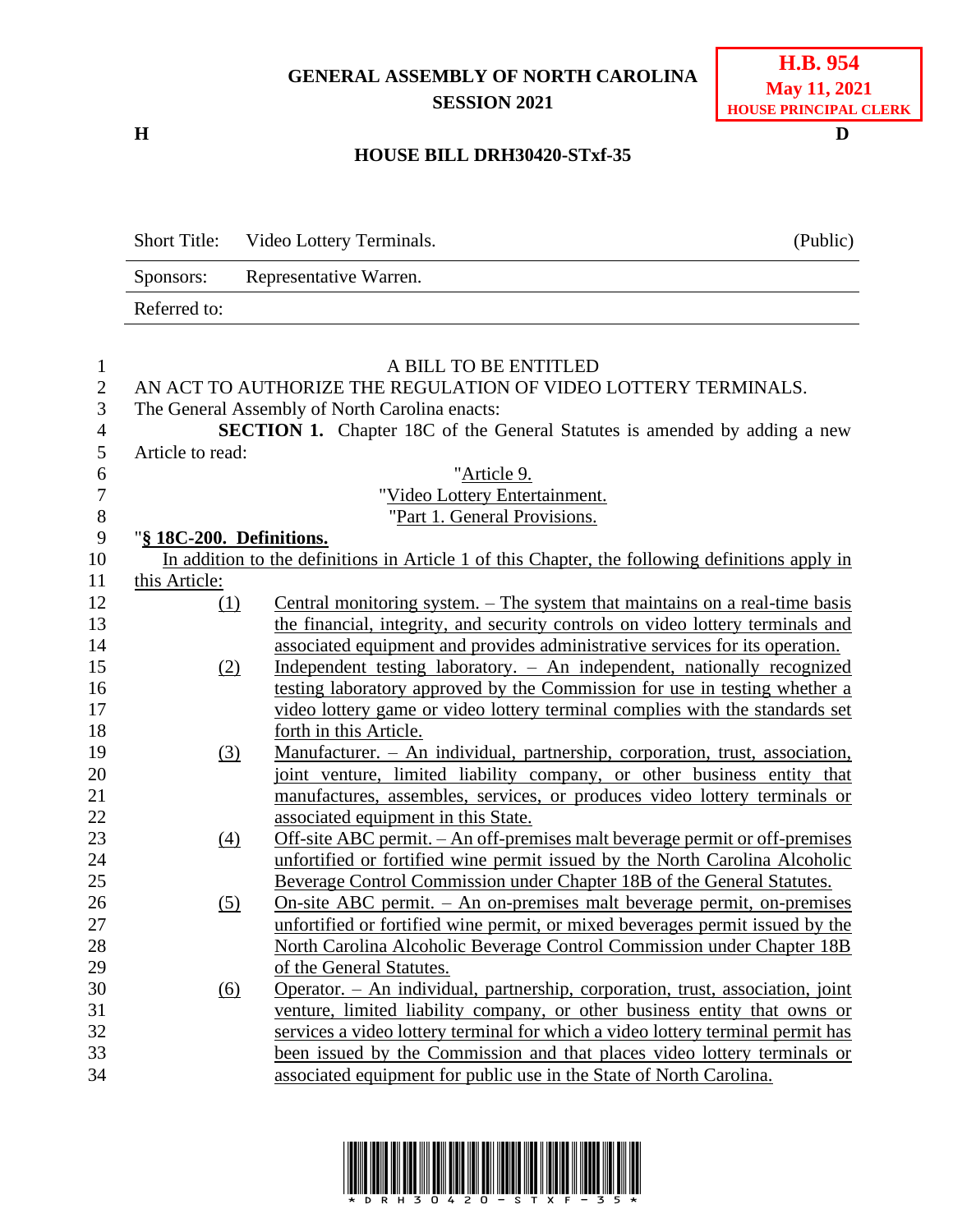|            | <b>General Assembly Of North Carolina</b>                                                                                                                     | <b>Session 2021</b> |
|------------|---------------------------------------------------------------------------------------------------------------------------------------------------------------|---------------------|
| <u>(7)</u> | <u>Video lottery games. – Electronically simulated games of chance approved by</u><br>the Commission that are displayed and played on permitted video lottery |                     |
|            | terminals.                                                                                                                                                    |                     |
| (8)        | Video lottery retailer. $-$ A lottery game retailer selling shares of video lottery                                                                           |                     |
|            | games under contract with the Commission in accordance with Article 5 of                                                                                      |                     |
|            | this Chapter, as supplemented by this Article.                                                                                                                |                     |
| (9)        | Video lottery terminal. $-$ A device operated under the authority of the                                                                                      |                     |
|            | Commission that shall be exempt under G.S. 14-306.1A and is any electronic                                                                                    |                     |
|            | computerized video game machine that, upon the insertion of a lottery share,                                                                                  |                     |
|            | is available to play a video lottery game authorized by the Commission, and                                                                                   |                     |
|            | which uses a video display and microprocessors in which, by chance, the                                                                                       |                     |
|            | player may receive free games or credits that can be redeemed for cash. The                                                                                   |                     |
|            | term does not include a machine that directly dispenses coins, cash, or tokens.                                                                               |                     |
| (10)       | Video lottery terminal permit. $-$ A permanently affixed tag or other device                                                                                  |                     |
|            | issued to a licensed operator for each video lottery terminal approved by and                                                                                 |                     |
|            | registered with the Commission.                                                                                                                               |                     |
|            | "§§ 18C-201 through 18C-202. Reserved for future codification purposes.                                                                                       |                     |
|            | "§ 18C-203. Video lottery; allocation of revenues.                                                                                                            |                     |
| (a)        | The Commission shall determine that video lottery terminals are a type of lottery                                                                             |                     |
|            | game in this State. Play of video lottery terminals shall be deemed a share for purposes of this                                                              |                     |
|            | Chapter. Except as otherwise provided in this Article, the provisions of this Chapter shall apply                                                             |                     |
|            | to conduct of video lottery terminals as lottery games.                                                                                                       |                     |
| (b)        | Notwithstanding G.S. 150B-1, the Commission shall adopt rules in accordance with                                                                              |                     |
|            | Article 2 of Chapter 150B of the General Statutes to determine play of video lottery terminals                                                                |                     |
|            | and the allocation of net income from video lottery terminals and the procedures for the                                                                      |                     |
|            | monitoring, collection, and distribution of income from the video lottery terminals under this                                                                |                     |
|            | Article, in conformity with all of the following:                                                                                                             |                     |
| (1)        | No less than thirty-five percent (35%) of the total annual revenues shall be                                                                                  |                     |
|            | transferred to the State.                                                                                                                                     |                     |
| (2)        | No more than eight percent (8%) of the total annual revenues shall be allocated                                                                               |                     |
|            | for administrative expenses of the Commission, which shall include all costs                                                                                  |                     |
|            | associated with the central monitoring system and the costs of the Department                                                                                 |                     |
|            | of Public Safety, Alcohol Law Enforcement Division, associated with                                                                                           |                     |
|            | enforcement of this Article.                                                                                                                                  |                     |
| (3)        | Video lottery retailers shall be paid in accordance with G.S. 18C-142.                                                                                        |                     |
| (4)        | Video lottery terminals shall be connected to a central monitoring system at                                                                                  |                     |
|            | all times during play and as otherwise determined by the Commission.                                                                                          |                     |
| (5)        | All video lottery terminals shall be placed with a lottery game retailer who                                                                                  |                     |
|            | holds an active off-site ABC permit or an active on-site ABC permit. The                                                                                      |                     |
|            | Commission may place up to seven video lottery terminals with a lottery game                                                                                  |                     |
|            | retailer who holds an off-site ABC permit, and up to five video lottery                                                                                       |                     |
|            | terminals with a lottery game retailer who holds an on-site ABC permit.                                                                                       |                     |
| <u>(6)</u> | In contracting with video lottery retailers, the Commission shall require that                                                                                |                     |
|            | there shall be no video lottery terminals placed within 1,000 feet of a church,                                                                               |                     |
|            | public school, or any nonpublic school as defined by Part 1 or 2 of Article 39                                                                                |                     |
|            | of Chapter 115C of the General Statutes.                                                                                                                      |                     |
| (7)        | Shares for play of video lottery terminals shall be a credit ticket voucher that                                                                              |                     |
|            | is redeemable for cash or may be inserted into video lottery terminals for                                                                                    |                     |
|            | redemption or to generate credits for the play of lottery games.                                                                                              |                     |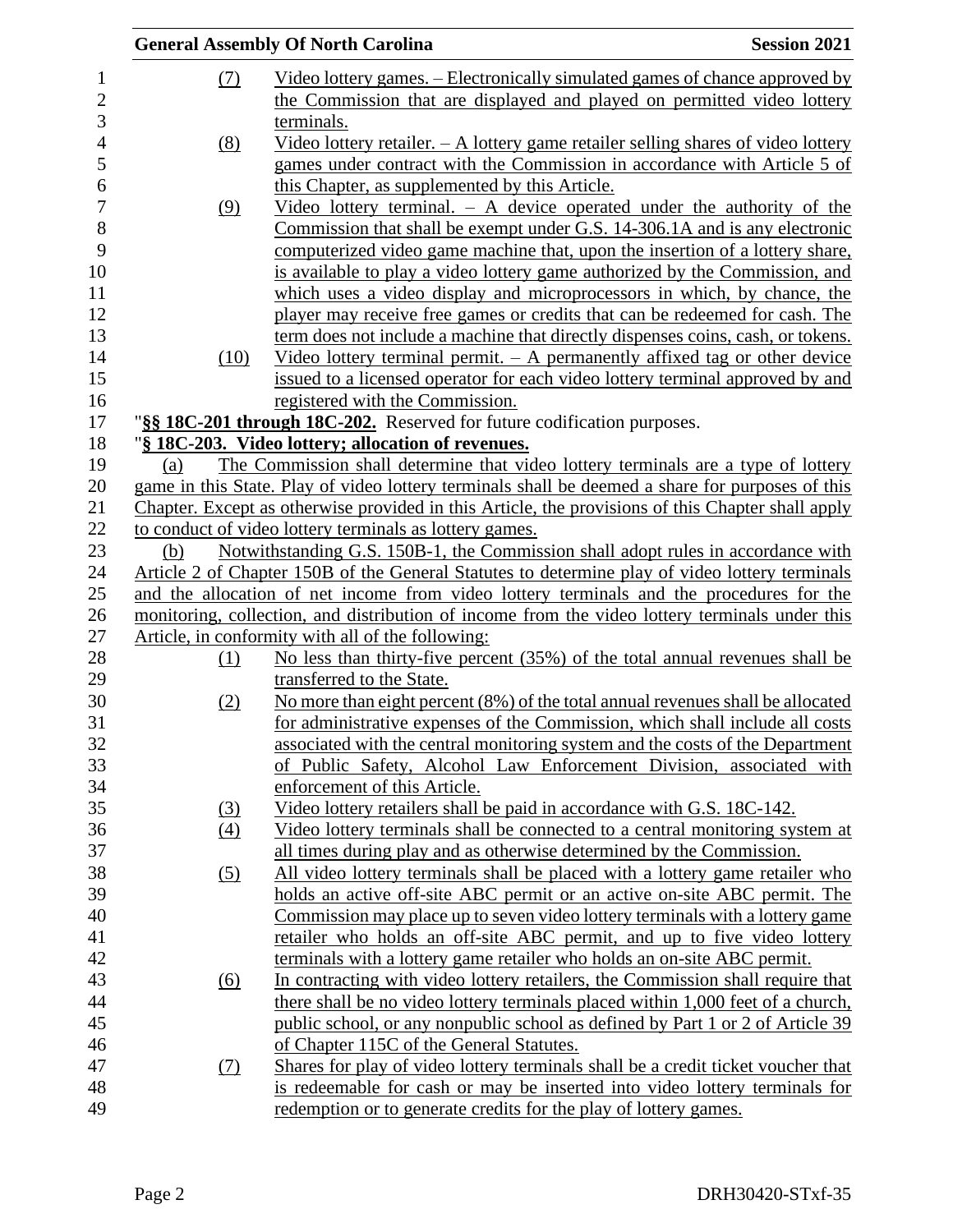|                | <b>General Assembly Of North Carolina</b> |                   |                                                                                                                 | <b>Session 2021</b> |
|----------------|-------------------------------------------|-------------------|-----------------------------------------------------------------------------------------------------------------|---------------------|
| $\mathbf{1}$   |                                           | (8)               | In contracting for the manufacture and operation of video lottery terminals,                                    |                     |
| $\overline{c}$ |                                           |                   | the Commission may contract only with manufacturers and operators licensed                                      |                     |
| 3              |                                           |                   | under this Article.                                                                                             |                     |
| $\overline{4}$ | (c)                                       |                   | The Department of Public Safety, Alcohol Law Enforcement Division, shall have                                   |                     |
| 5              |                                           |                   | enforcement authority under this Article.                                                                       |                     |
| 6              |                                           |                   | "§§ 18C-204 through 18C-209. Reserved for future codification purposes.                                         |                     |
| $\overline{7}$ |                                           |                   | "Part 2. Licenses and Permits.                                                                                  |                     |
| 8              |                                           |                   | "§ 18C-210. Video lottery permit required on video lottery terminals.                                           |                     |
| 9              | (a)                                       |                   | Every video lottery terminal shall have affixed to it a video lottery permit prior to play                      |                     |
| 10             |                                           |                   | in the manner set forth by the Commission. The placement of the video lottery permit represents                 |                     |
| 11             |                                           |                   | that the machine has been registered, inspected, and approved for operation in the State.                       |                     |
| 12             | (b)                                       |                   | The Commission shall issue the video lottery permit annually based on the number of                             |                     |
| 13             |                                           |                   | approved video lottery terminals registered with the Commission per licensed operator.                          |                     |
| 14             | (c)                                       |                   | No person other than authorized Commission personnel may affix or remove a video                                |                     |
| 15             |                                           |                   | lottery permit. No video lottery terminal may be transported out of this State until the video                  |                     |
| 16             |                                           |                   | lottery permit has been removed.                                                                                |                     |
| 17             | (d)                                       |                   | Manufacturers, licensed operators, and video lottery retailers must make video lottery                          |                     |
| 18             |                                           |                   | terminals and associated equipment available for inspection by the Commission. No video lottery                 |                     |
| 19             |                                           |                   | terminal shall be issued a video lottery permit unless the software and hardware of the video                   |                     |
| 20             |                                           |                   | lottery terminal is compatible with the Commission's central monitoring system and all games                    |                     |
| 21             |                                           |                   | installed on the video lottery terminal are approved by the Commission.                                         |                     |
| 22             | (e)                                       |                   | Any terminal or machine that does not display the video lottery permit as required by                           |                     |
| 23             |                                           |                   | this section is illegal and subject to confiscation by any law enforcement officer.                             |                     |
| 24             |                                           |                   | "§ 18C-211. Reserved for future codification purposes.                                                          |                     |
| 25             |                                           |                   | "§ 18C-212. Reserved for future codification purposes.                                                          |                     |
| 26<br>27       |                                           |                   | "§ 18C-213. Reserved for future codification purposes.<br>"§ 18C-214. Minimum qualifications for all licensees. |                     |
| 28             | (a)                                       |                   | Except as provided in subsection (b) of this section, an individual, group of                                   |                     |
| 29             |                                           |                   | individuals, corporation, partnership, or association whom the Commission determines is                         |                     |
| 30             |                                           |                   | qualified to receive a license under this Article shall be issued a license.                                    |                     |
| 31             | (b)                                       |                   | The Commission may not approve an applicant for licensure if any of the following                               |                     |
| 32             | <u>apply:</u>                             |                   |                                                                                                                 |                     |
| 33             |                                           | (1)               | The applicant has been convicted of a felony or any gambling offense in any                                     |                     |
| 34             |                                           |                   | state or federal court of the United States within 10 years of issuance of the                                  |                     |
| 35             |                                           |                   | license or employs officers and directors who have been convicted of a felony                                   |                     |
| 36             |                                           |                   | or any gambling offense in any state or federal court of the United States                                      |                     |
| 37             |                                           |                   | within 10 years of issuance of the license.                                                                     |                     |
| 38             |                                           | (2)               | The applicant is less than 21 years of age.                                                                     |                     |
| 39             |                                           | (3)               | The applicant has falsified the application.                                                                    |                     |
| 40             |                                           | (4)               | The applicant is not current in filing all applicable tax returns to the State and                              |                     |
| 41             |                                           |                   | in payment of all taxes, interest, and penalties owed to the State, excluding                                   |                     |
| 42             |                                           |                   | items under formal appeal under applicable statutes. Upon request of the                                        |                     |
| 43             |                                           |                   | Director, the Department of Revenue shall provide this information about a                                      |                     |
| 44             |                                           |                   | specific person to the Commission.                                                                              |                     |
| 45             |                                           | (5)               | The applicant fails to provide all information and documentation requested by                                   |                     |
| 46             |                                           |                   | the Commission.                                                                                                 |                     |
| 47             |                                           | $\underline{(6)}$ | The Commission is not satisfied that the applicant is all of the following:                                     |                     |
| 48             |                                           |                   | A person of good character, honesty, and integrity.<br><u>a.</u>                                                |                     |
| 49             |                                           |                   | A person whose background, including criminal record, reputation,<br><u>b.</u>                                  |                     |
| 50             |                                           |                   | and associations do not pose a threat to the public interest of the State                                       |                     |
| 51             |                                           |                   | or to the security and integrity of the Commission.                                                             |                     |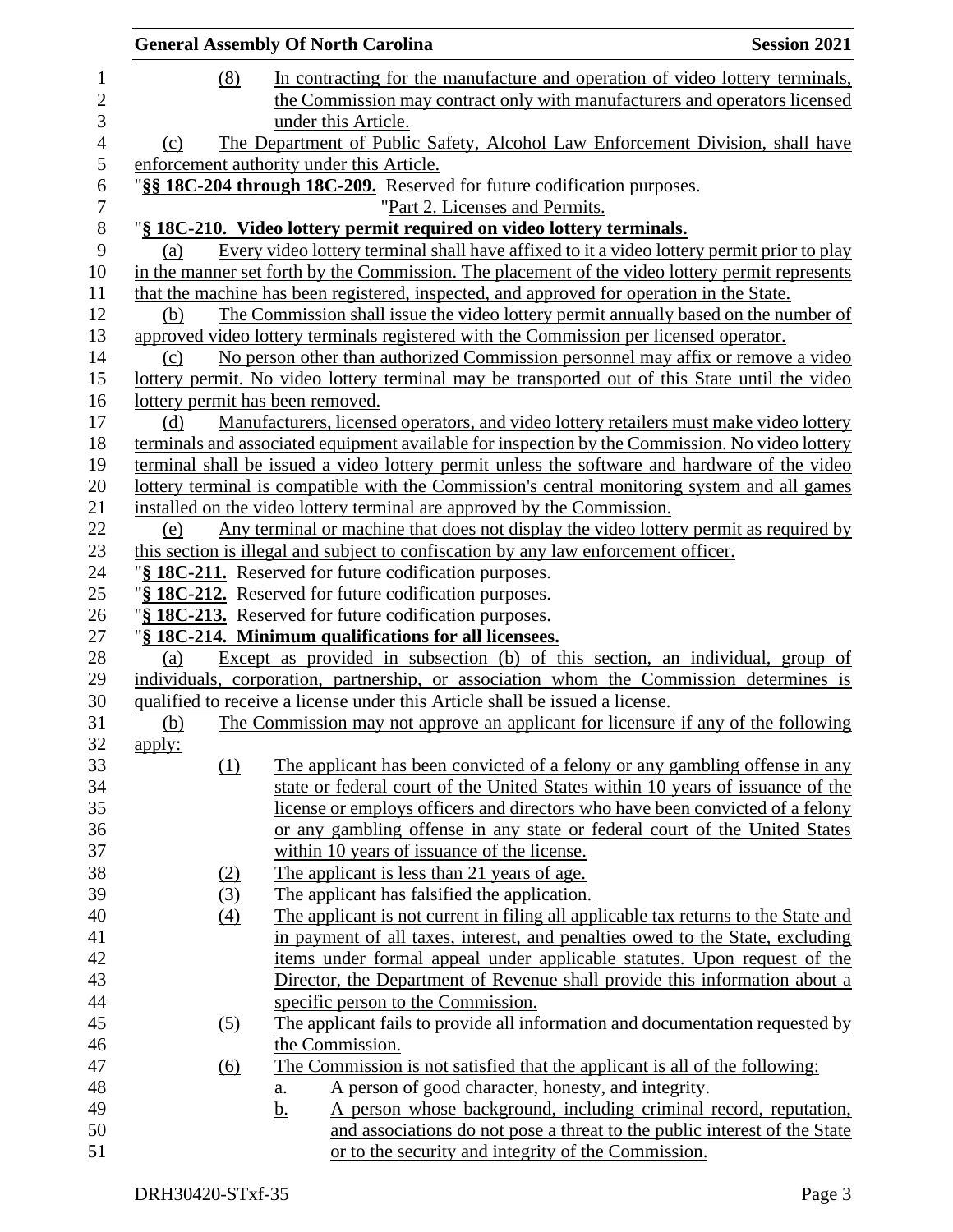|                          | <b>General Assembly Of North Carolina</b> |                                                                                                                                                                      | <b>Session 2021</b> |
|--------------------------|-------------------------------------------|----------------------------------------------------------------------------------------------------------------------------------------------------------------------|---------------------|
| $\mathbf{1}$             | $\underline{c}$ .                         | A person who, either individually or through employees, demonstrates                                                                                                 |                     |
| $\overline{c}$           |                                           | business ability and experience to establish, operate, and maintain the                                                                                              |                     |
| 3                        |                                           | business for the type of license for which the application is made.                                                                                                  |                     |
| $\overline{\mathcal{L}}$ | <u>d.</u>                                 | A person who demonstrates adequate financing for the business                                                                                                        |                     |
| 5                        |                                           | proposed under the type of license for which the application is made.                                                                                                |                     |
| 6                        | (c)                                       | In addition to subsection (b) of this section, the Commission may not approve an                                                                                     |                     |
| $\boldsymbol{7}$         |                                           | application for an operator's license if the applicant has not been a resident of North Carolina for                                                                 |                     |
| 8                        |                                           | at least three years immediately preceding the application.                                                                                                          |                     |
| 9                        | (d)                                       | The applicant must furnish all information, documents, certifications, consents,                                                                                     |                     |
| 10                       |                                           | waivers, individual history forms, and other materials required or requested by the Commission                                                                       |                     |
| 11                       |                                           | for purposes of determining qualification for that type of license. If the applicant is a public                                                                     |                     |
| 12                       |                                           | company, the applicant must file with the Commission a copy of any disclosure statement                                                                              |                     |
| 13                       |                                           | involving ownership of the public company required to be filed with the United States Securities                                                                     |                     |
| 14                       | and Exchange Commission.                  |                                                                                                                                                                      |                     |
| 15                       | (e)                                       | The applicant must submit to a background investigation, including each partner,                                                                                     |                     |
| 16                       |                                           | director, officer, and all stockholders of five percent (5%) or more of any business entity, except                                                                  |                     |
| 17                       |                                           | for institutional investors. The application shall be accompanied by the fee to cover the cost of                                                                    |                     |
| 18                       |                                           | the criminal and financial record check conducted by the Commission.                                                                                                 |                     |
| 19                       | (f)                                       | The burden of proof for establishing qualification under this section shall be on the                                                                                |                     |
| 20                       |                                           | applicant. The Commission may, for cause, revoke a license at any time.                                                                                              |                     |
| 21                       | (g)                                       | No licensee or applicant to be a licensee shall pay, give, or make any economic                                                                                      |                     |
| 22                       |                                           | opportunity, gift, loan, gratuity, special discount, favor, hospitality, or service, including food                                                                  |                     |
| 23                       |                                           | and beverages, to the Director, to any member or employee of the Commission, or to any member                                                                        |                     |
| 24                       |                                           | of the immediate family residing in the same household as one of these individuals.                                                                                  |                     |
| 25                       | (h)                                       | Any entity that acts as a supplier for the Commission in building, operating,                                                                                        |                     |
| 26                       |                                           | maintaining, or contracting to build, operate, or maintain a central monitoring system shall not                                                                     |                     |
| 27                       |                                           | be eligible to obtain a license as a manufacturer or operator, or to contract as a video lottery                                                                     |                     |
| 28                       | retailer.                                 |                                                                                                                                                                      |                     |
| 29                       |                                           | "§§ 18C-215 through 18C-219. Reserved for future codification purposes.                                                                                              |                     |
| 30                       | " <u>§ 18C-220. Fees.</u>                 |                                                                                                                                                                      |                     |
| 31                       | (a)                                       | The Commission may charge a license application and renewal fee not to exceed two                                                                                    |                     |
| 32                       |                                           | hundred fifty dollars (\$250.00) and the cost of the criminal and financial record check.                                                                            |                     |
| 33                       | (b)                                       | All licenses issued by the Commission are renewable annually unless sooner                                                                                           |                     |
| 34                       |                                           | cancelled or terminated. No license issued by the Commission is transferable or assignable.                                                                          |                     |
| 35                       |                                           | "§ 18C-221. Reserved for future codification purposes.                                                                                                               |                     |
| 36                       |                                           | "§ 18C-222. Multiple types of licenses prohibited.                                                                                                                   |                     |
| 37                       |                                           | A video lottery terminal manufacturer may not be licensed as a video lottery terminal operator                                                                       |                     |
| 38                       |                                           | or be a video lottery retailer. A video lottery terminal operator may not be licensed as a video                                                                     |                     |
| 39                       |                                           | lottery terminal manufacturer or be a video lottery retailer.                                                                                                        |                     |
| 40                       |                                           | "§ 18C-223. Reserved for future codification purposes.                                                                                                               |                     |
| 41<br>42                 |                                           | "§ 18C-224. General duties of licensees and video lottery retailers.                                                                                                 |                     |
| 43                       | the following:                            | All video lottery license holders and video lottery retailers under this Article shall do all of                                                                     |                     |
| 44                       |                                           |                                                                                                                                                                      |                     |
| 45                       | $\Omega$                                  | Promptly report to the Commission any factors or circumstances related to<br>video lottery games operated under this Article that constitute a violation of          |                     |
| 46                       |                                           |                                                                                                                                                                      |                     |
| 47                       |                                           | State or federal law.                                                                                                                                                |                     |
| 48                       | (2)                                       | Conduct all video lottery activities and functions in a manner that does not<br>pose a threat to the public health, safety, or welfare of the citizens of this State |                     |
| 49                       |                                           | and that does not adversely affect the security and integrity of the lottery or                                                                                      |                     |
| 50                       |                                           | harm video lottery games.                                                                                                                                            |                     |
|                          |                                           |                                                                                                                                                                      |                     |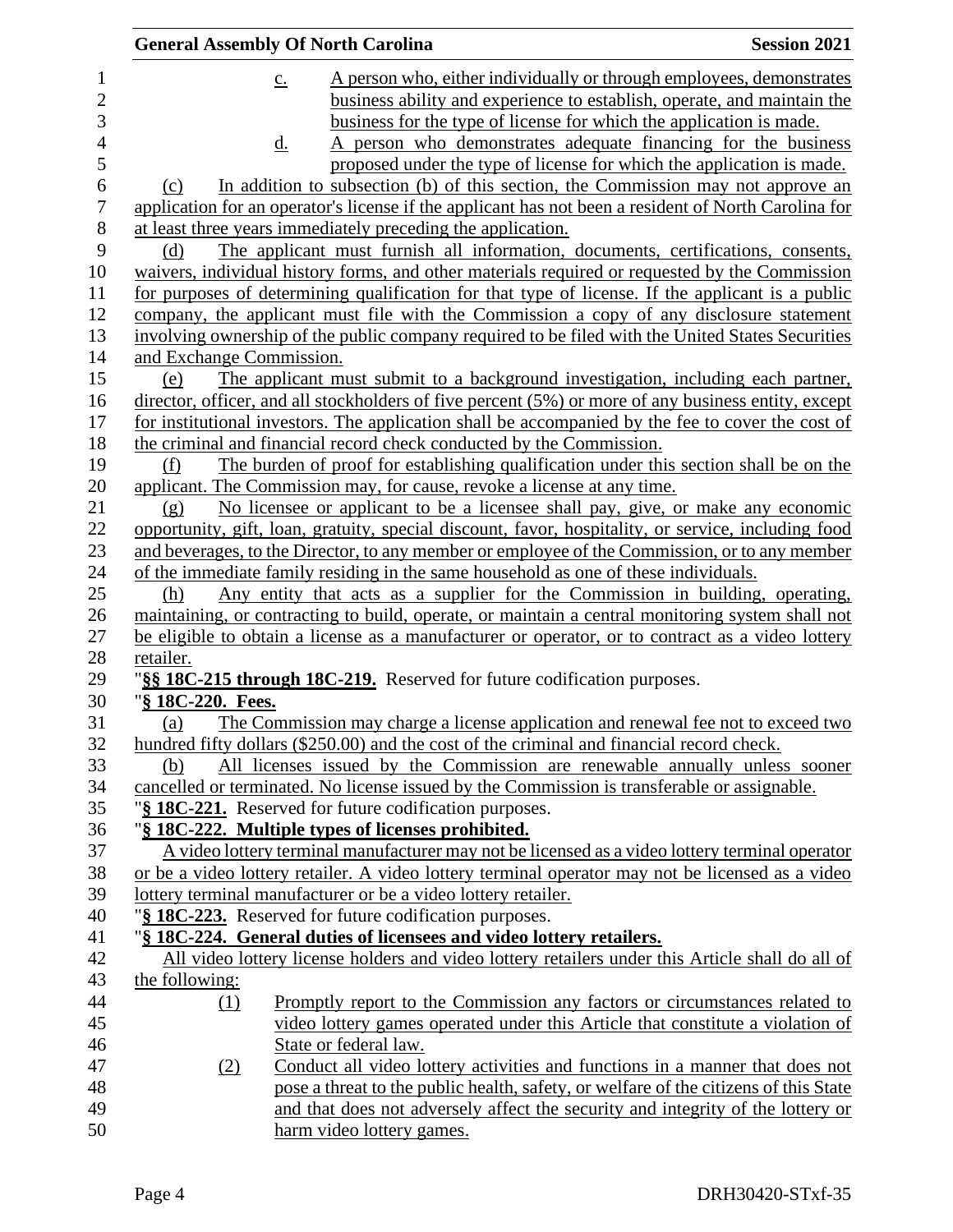|                            | <b>General Assembly Of North Carolina</b>                                                          | <b>Session 2021</b> |
|----------------------------|----------------------------------------------------------------------------------------------------|---------------------|
| (3)                        | Hold the Commission and the State of North Carolina harmless from and                              |                     |
|                            | defend and pay for the defense of any and all claims that may be asserted                          |                     |
|                            | against a license holder, this State, or the Commission and its employees                          |                     |
|                            | arising from the license holder's participation in or operation of video lottery                   |                     |
|                            | games.                                                                                             |                     |
| $\underline{(4)}$          | Assist the Commission in maximizing video lottery games revenue to the                             |                     |
|                            | State.                                                                                             |                     |
| <u>(5)</u>                 | Maintain all records required by the Commission.                                                   |                     |
| (6)                        | Keep current in all payments and obligations to the Commission.                                    |                     |
|                            | "§§ 18C-225 through 18C-229. Reserved for future codification purposes.                            |                     |
|                            | "Part 3. Video Lottery Terminals.                                                                  |                     |
|                            | "§ 18C-330. Possession; central monitoring system.                                                 |                     |
| (a)                        | Every video lottery terminal shall have a video lottery terminal permit prior to play              |                     |
|                            | in this State and shall be placed with a video lottery retailer for play.                          |                     |
| (b)                        | Operators shall file with the Commission the location of each permitted video lottery              |                     |
|                            | terminal and the name of the video lottery retailer where the video lottery terminals are located. |                     |
| (c)                        | The Commission shall contract for a central monitoring system from a supplier of                   |                     |
|                            | central monitoring systems who are not licensed manufacturers or operators in this State or video  |                     |
|                            | lottery retailers in this State. The Commission shall use commercially reasonable efforts to adopt |                     |
|                            | and implement the central monitoring system. When the central monitoring system is adopted,        |                     |
| the following shall apply: |                                                                                                    |                     |
| (1)                        | The central monitoring system shall be linked by a communications network                          |                     |
|                            | through which all video lottery terminals shall connect to a single point of                       |                     |
|                            | commerce and must not use a slot machine interface board or "SMIB" for the                         |                     |
|                            | purpose of accounting and reporting to the State. In no event shall the video                      |                     |
|                            | lottery terminal approved by the Commission limit participation to only one                        |                     |
|                            | manufacturer or one type of video lottery terminal.                                                |                     |
| (2)                        | All video lottery terminals shall be linked by a communications network to                         |                     |
|                            | the central monitoring system for purposes of monitoring and reading device                        |                     |
|                            | activities as provided for in this section. The Commission shall routinely                         |                     |
|                            | assess and inspect the operation of the central monitoring system and shall                        |                     |
|                            | notify licensees and video lottery retailers of any deficiencies.                                  |                     |
| (3)                        | The video lottery terminal must adhere to the standards adopted by the                             |                     |
|                            | Commission with regard to the hardware and software requirements of the                            |                     |
|                            | central monitoring system.                                                                         |                     |
| (4)                        | The central monitoring system shall be designed and operated to allow the                          |                     |
|                            | monitoring and reading of all video lottery terminals for compliance play and                      |                     |
|                            | revenues to the State. The Commission may contract for the administration of                       |                     |
|                            | the central monitoring system but shall be responsible for oversight of that                       |                     |
|                            | administration.                                                                                    |                     |
| (5)                        | The central monitoring system shall not provide for the monitoring or reading                      |                     |
|                            | of personal or financial information concerning patrons of video lottery                           |                     |
|                            | terminals.                                                                                         |                     |
| (d)                        | No video lottery terminal shall be issued a permit unless the game software is certified           |                     |
|                            | by an independent testing laboratory. The game software, and any other component required by       |                     |
|                            | the Commission, for all video lottery terminals must be submitted by the licensed manufacturer     |                     |
|                            | to an independent testing laboratory to test for compliance with Commission rules and              |                     |
| regulations.               |                                                                                                    |                     |
|                            | "§ 18C-331. Reserved for future codification purposes.                                             |                     |
|                            |                                                                                                    |                     |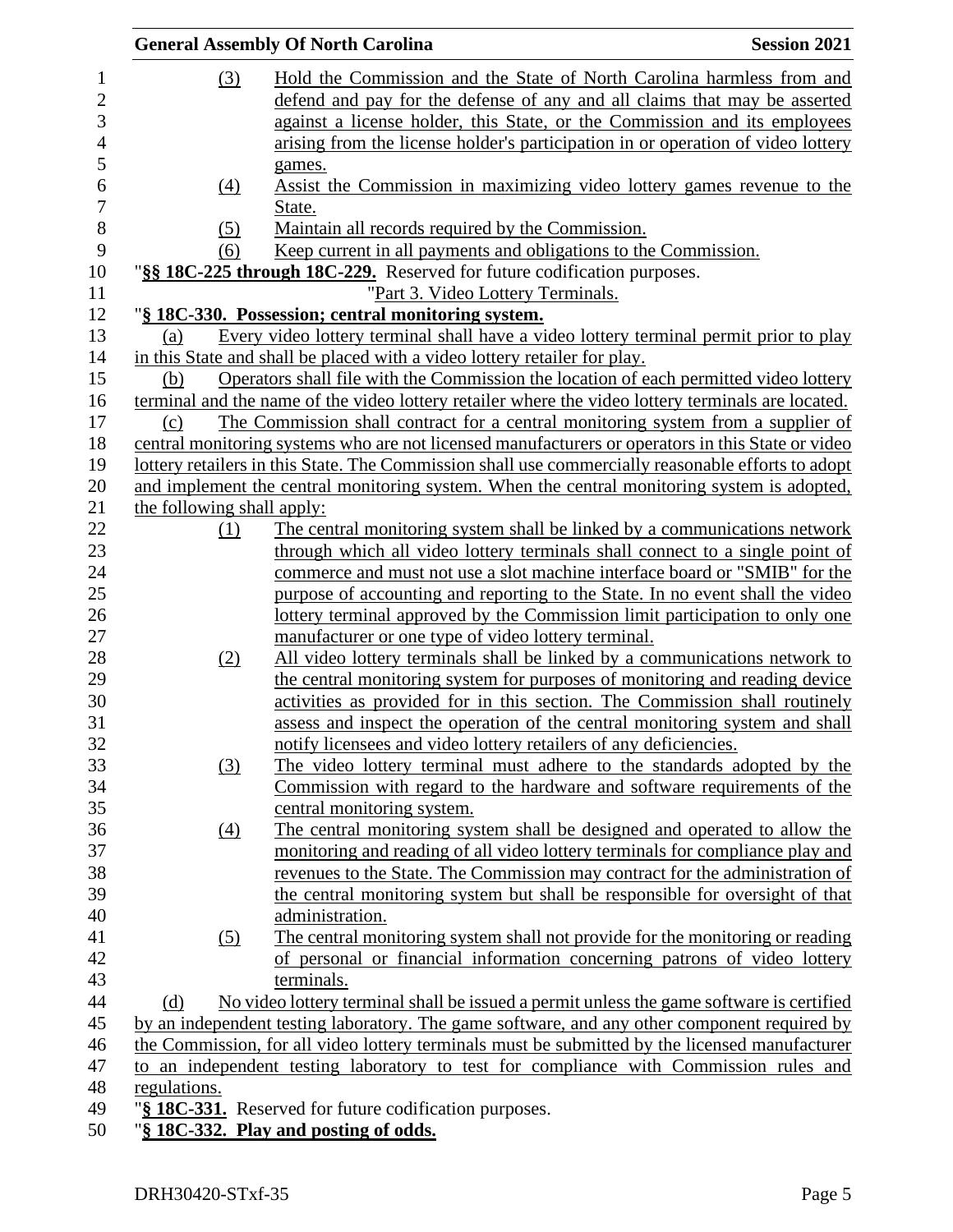|                  | <b>General Assembly Of North Carolina</b><br><b>Session 2021</b>                                     |
|------------------|------------------------------------------------------------------------------------------------------|
| 1                | Notwithstanding G.S. 18C-131(d), it is unlawful for a person to sell a share for play<br>(a)         |
| $\boldsymbol{2}$ | of video lottery terminals under the age of 21 years. No person under the age of 21 years shall      |
| 3                | purchase a share for play of a video lottery terminal. A person who violates this subsection shall   |
| $\overline{4}$   | be guilty of a Class 1 misdemeanor.                                                                  |
| 5                | Video lottery terminals may not allow more than the amount established by the<br>(b)                 |
| 6                | Commission to be played on a single wager. The odds of winning each video lottery game shall         |
| $\boldsymbol{7}$ | be posted on or near each video lottery terminal. The manner in which the odds are calculated        |
| 8                | and how the odds are posted shall be established by the Commission. For purposes of this section,    |
| 9                | "wager" shall mean a sum of money or thing of value risked on an uncertain occurrence.               |
| 10               | "§ 18C-333. Reserved for future codification purposes.                                               |
| 11               | "§ 18C-334. Reserved for future codification purposes.                                               |
| 12               | "§ 18C-335. Reserved for future codification purposes.                                               |
| 13               | "§ 18C-336. Transportation between licensed video lottery retailer's establishments in the           |
| 14               | State.                                                                                               |
| 15               | Any person transporting a video lottery terminal from one video lottery retailer's                   |
| 16               | establishment to another in the State, other than for servicing or repair, shall notify the          |
| 17               | Commission, in the manner and form established by the Commission, in writing prior to the            |
| 18               | transportation of the video lottery terminal.                                                        |
| 19               | "§§ 18C-337 through 18C-339. Reserved for future codification purposes.                              |
| 20               | "Part 4. Enforcement.                                                                                |
| 21               | "§ 18C-400. Enforcement.                                                                             |
| 22               | The Commission shall have sole administrative enforcement authority of this Article.                 |
| 23               | "§ 18C-401. Reserved for future codification purposes.                                               |
| 24               | "§ 18C-402. Inspection of premises, records, activities.                                             |
| 25               | At any time during normal business hours, the Commission or the Department of Public                 |
| 26               | Safety, Alcohol Law Enforcement Division, may inspect an establishment of a video lottery            |
| 27               | retailer, licensed operator, or a licensed manufacturer. The inspection may include the              |
| 28               | examination of records, equipment, and proceeds related to the operation of video lottery games.     |
| 29               | "§ 18C-403. Reserved for future codification purposes.                                               |
| 30               | "§ 18C-404. Criminal offenses.                                                                       |
| 31               | Any person who tampers with a video lottery terminal with intent to interfere with the<br>(a)        |
| 32               | proper operation of the video lottery terminal is guilty of a Class 1 misdemeanor for the first      |
| 33               | offense and is guilty of a Class H felony for a second offense and a Class G felony for a third or   |
| 34               | subsequent offense.                                                                                  |
| 35               | Any person who, with intent to manipulate the outcome, payoff, or operation of a<br>(b)              |
| 36               | video lottery terminal, manipulates the outcome, payoff, or operation of a video lottery terminal    |
| 37               | by physical tampering or any other means is guilty of a Class G felony for the first offense and a   |
| 38               | Class F felony for any subsequent offense.                                                           |
| 39               | A video lottery retailer or operator who falsely reports or fails to report the amount<br>(c)        |
| 40               | due required by the Commission is guilty of a Class G felony and is subject to termination by the    |
| 41               | Commission.                                                                                          |
| 42               | (d)<br>Any video lottery retailer or operator who pays a prize to any person in the amount           |
| 43               | less than the specified prize won is guilty of a Class G felony and is subject to termination by the |
| 44               | Commission."                                                                                         |
| 45               | <b>SECTION 2.</b> G.S. 18C-103(4) reads as rewritten:                                                |
| 46               | "Game" or "lottery game" means any procedure or amusement authorized by<br>"(4)                      |
| 47               | the Commission where prizes are distributed among persons who have paid,                             |
| 48               | or unconditionally agreed to pay, for tickets or shares that provide the                             |
| 49               | opportunity to win those prizes and does not utilize a video gaming machine                          |
| 50               | as defined in G.S. $14-306.1(c)$ . prizes."                                                          |
| 51               | <b>SECTION 3.</b> G.S. 18C-120(b) reads as rewritten:                                                |